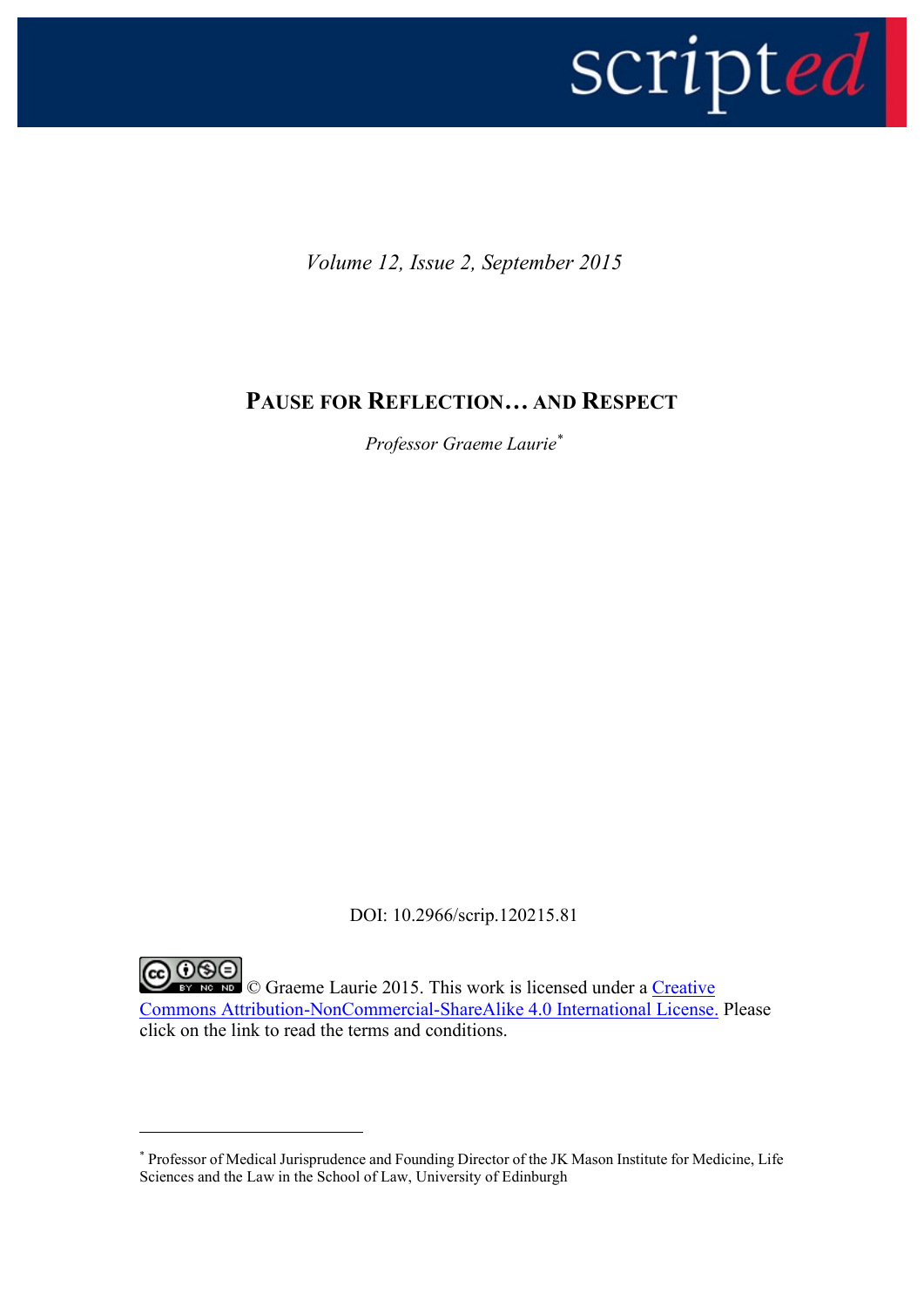I confess that I sat down to write this editorial under sufferance. Not because I do not believe it to be a worthwhile exercise, and most certainly not because I believe the *SCRIPTed* journal to be anything other than an outstanding contribution to scholarship. Rather, because it was the week before Christmas 2015, I had over-committed (like every other academic), and I was frustrated because I did not know where to start. I was well aware of my commitment to our editors, and I had been mulling over the task for quite some time, but the scholarly muses had not seen fit to grace me with their presence, let alone bestow on me any modicum of inspiration. So, where *does* one start when you do not know where to start? Well, at the very beginning – of course.

As the homepage of the journal relates in only the most cursory fashion, *SCRIPTed* emerged as part of the vision for a Centre for Intellectual Property and Technology Law that began in 1998 when four of us – Lilian Edwards, Graeme Laurie, Hector MacQueen, and Charlotte Waelde – decided to combine our common research interests in establishing a research community that would explore the relationship between law and technologies in the broadest sense. From the very beginning, we saw this as an inclusive club and we aspired to the objective that it inspire colleagues at all stages of their careers and with interests related in any ways to the broad intellectual church that we sought to build. We were assisted considerably in all of this by generous funding from the Arts and Humanities Research Board (AHRB, as was) – now the AHRC – from 2002-2012, and I was fortunate to serve first as a Co-Director, and then Director, of the Centre until succeeded by my colleague, Burkhard Schafer, in 2011.

*SCRIPTed* was born early in this timeframe; and from the very start we saw it as a perfect vehicle to bring together our interest in new technologies – promoting an open access, multi-lingual, online journal – and our commitment to academic capacity building to support our postgraduates to run and manage this endeavor in ways that *they* saw fit and always with quality scholarship as the guiding force. Since that time, however, I have not had the occasion to pause to reflect on how far we – or rather *they* – have come. The invitation to write this editorial has provided me with such an occasion and I have found it a humbling experience.

By going back to the beginning – starting with the very first editorial by Hector MacQueen in 2004 – I have sought to trace what *SCRIPTed* has done and what it has become. The opus is so considerable, however, that I cannot do it justice in this short editorial. I therefore focus here on my own fields of interest – medical law and medical technologies – to offer some insights into the extensive contributions that our authors and editors have made in the ten-plus years since *SCRIPTed* was launched. My colleague Burkhard Schafer has complementary research interests to my own, and I am confident that his editorial will do equal justice to the other fields to which SCRIPTed issues have contributed over the years.

In his editorial in the first issue  $(1:1)$ , Hector MacQueen played with key terms from intellectual property to lay out our aspirations for this new journal in an alreadycrowded field of online publications. Thus, inter alia, he wrote of our ambition for the journal to be *new*, *inventive*, *non-obvious*, replete with *skill & labour*, *capable of distinguishing itself*, and focusing on *public policy* and *public interest*. As the following sections demonstrate, our editors have delivered admirably on every one of these aspirations. This account offers very tangible evidence of a young and dynamic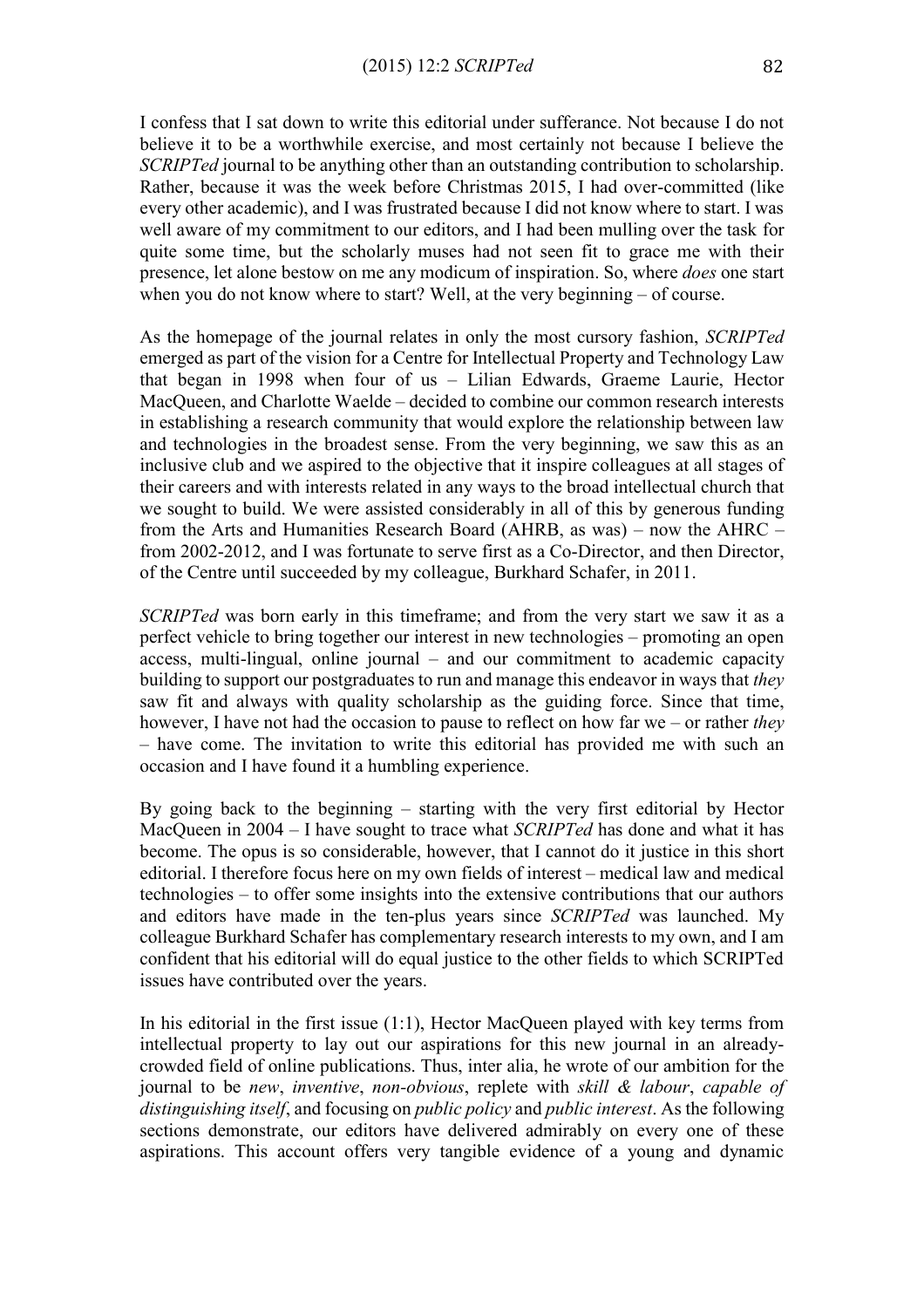community producing and managing academic and policy contributions at the highest level.

The first editorial team was able to persuade the Edinburgh doyen of medical law and ethics, JK Mason, to write on international developments in wrongful birth actions, comparing Australia and the UK (1:1). This helped to set an international tone that has endured throughout the lifecycle of the journal. In that time, for example, we have also had contributions on medical law and research regulation in Korea (Harmon and Kim, 5:2 and 5:3), transnational considerations regarding stem cells (Isasi and Knoppers, 7:2), and the ethical management of genetic research results in Japan (Minari, Chalmers and Kato, 11:2). We have also discharged our commitment to publish in languages other than English, including French, Portuguese, and Spanish.

In public policy terms, the contributions from *SCRIPTed* have been considerable, both in the medico-legal domain and at the interface between areas that typified the work of the AHRC/SCRIPT Centre and which remain true of SCRIPT today. Examples include: commentary from Ruth Chadwick on the Human Genome Organization's Ethics Committee after its first decade of work (now some ten years ago, in 2:2), and John Howkins' contribution on the *Adelphi Charter* promoting public interest considerations in intellectual property protection (2:4). The AHRC/SCRIPT Centre also contributed directly to policy work through its own research programme as demonstrated by its Open Letter on the Gowers Review (3:2), and reports on research projects that included the prospect of an integrated electronic health record for Scotland (Gertz, 4:1 – leading to extensive involvement in the Wellcome Trust's Scottish Health Informatics Programme (SHIP): http://www.scot-ship.ac.uk/), and the separately-funded AHRC Banking on the Brain initiative (Harmon, 9:3).

Disciplinary trends and key milestones are also revealed by this brief excursion into the last 10 years of *SCRIPTed* publications. For one thing, the 'regulatory turn' in scholarship and policy attention has been a marked feature of our own research agenda, just as it has occupied notable names in the field who we have welcomed as visitors. Examples here include Brownsword's engagement with regulatory paradigms in issue 3:1, and Taylor's double contribution on privacy and legal inadequacies, first on genetic privacy (3:1 and leading to a major Cambridge University Press monograph), and more recently in response to the *care.data* debacle in England (11.1). This last contribution equally reflected the theme of public interest as a running feature of *SCRIPTed* work; this is also demonstrated by home-grown contributions, such as that from Black and Stevens on proportionality and public interest in data protection (10:1).

A further emerging trend relates to information more generally. While a stalwart feature of *SCRIPTed* has been privacy from a multitude of facets, in the medico-legal sphere particular concerns have manifested around the management of the tsunami of information generated by biobanks, especially with respect to the return of clinicallyrelevant results (Knoppers and Kharaboyan, 6:3), the impact of medical imaging on clinical and patient care (Caulfield et al 7:3, and Sprooten et al, 8:2), and the nature of 'decision' in light of ever-more available information at the end of life (de Vries and Francot, 6:3).

The focus of the journal itself has also shifted in this time. This is most notable with the assumption of editorship by Abel and Harmon (4:4) that brought about two major